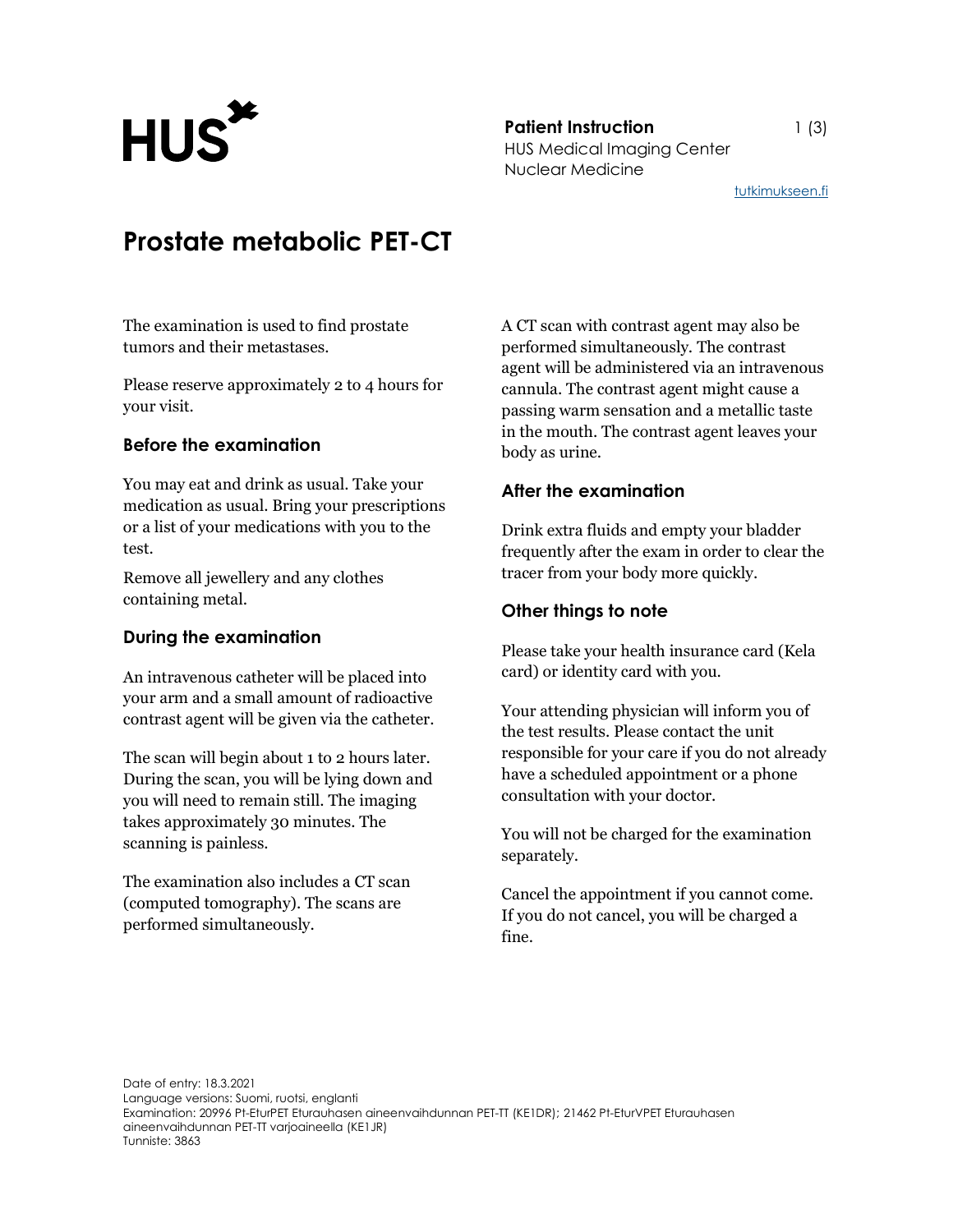| <b>HUS<sup>*</sup></b>                                                        | <b>Patient Instruction</b><br><b>HUS Medical Imaging Center</b><br>Nuclear Medicine   | 2(3)            |
|-------------------------------------------------------------------------------|---------------------------------------------------------------------------------------|-----------------|
|                                                                               |                                                                                       | tutkimukseen.fi |
| <b>Patient information form for PET scan</b>                                  |                                                                                       |                 |
| Please fill in the form the day before the examination and bring it with you. |                                                                                       |                 |
|                                                                               |                                                                                       |                 |
|                                                                               |                                                                                       |                 |
| enhanced scans?                                                               | Have you ever had an allergic reaction to contrast material in any previous contrast- |                 |
| $\Box$ yes                                                                    | $\Box$ no                                                                             |                 |
|                                                                               | Have you had some surgery / endoscopic procedure / biopsy in the past six months?     |                 |
| $\Box$ yes                                                                    | $\Box$ no                                                                             |                 |
|                                                                               |                                                                                       |                 |
| Do you have any foreign objects in your body (made of metal):                 |                                                                                       |                 |
|                                                                               |                                                                                       |                 |
|                                                                               |                                                                                       |                 |
|                                                                               | Do you have, or have you had any of the following (check the box):                    |                 |
| $\Box$ diabetes                                                               | $\Box$ tuberculosis                                                                   |                 |
| $\Box$ heart attack                                                           | $\Box$ intestinal infection                                                           |                 |
| $\Box$ kidney disease                                                         |                                                                                       |                 |
|                                                                               |                                                                                       |                 |
|                                                                               |                                                                                       |                 |
|                                                                               |                                                                                       |                 |